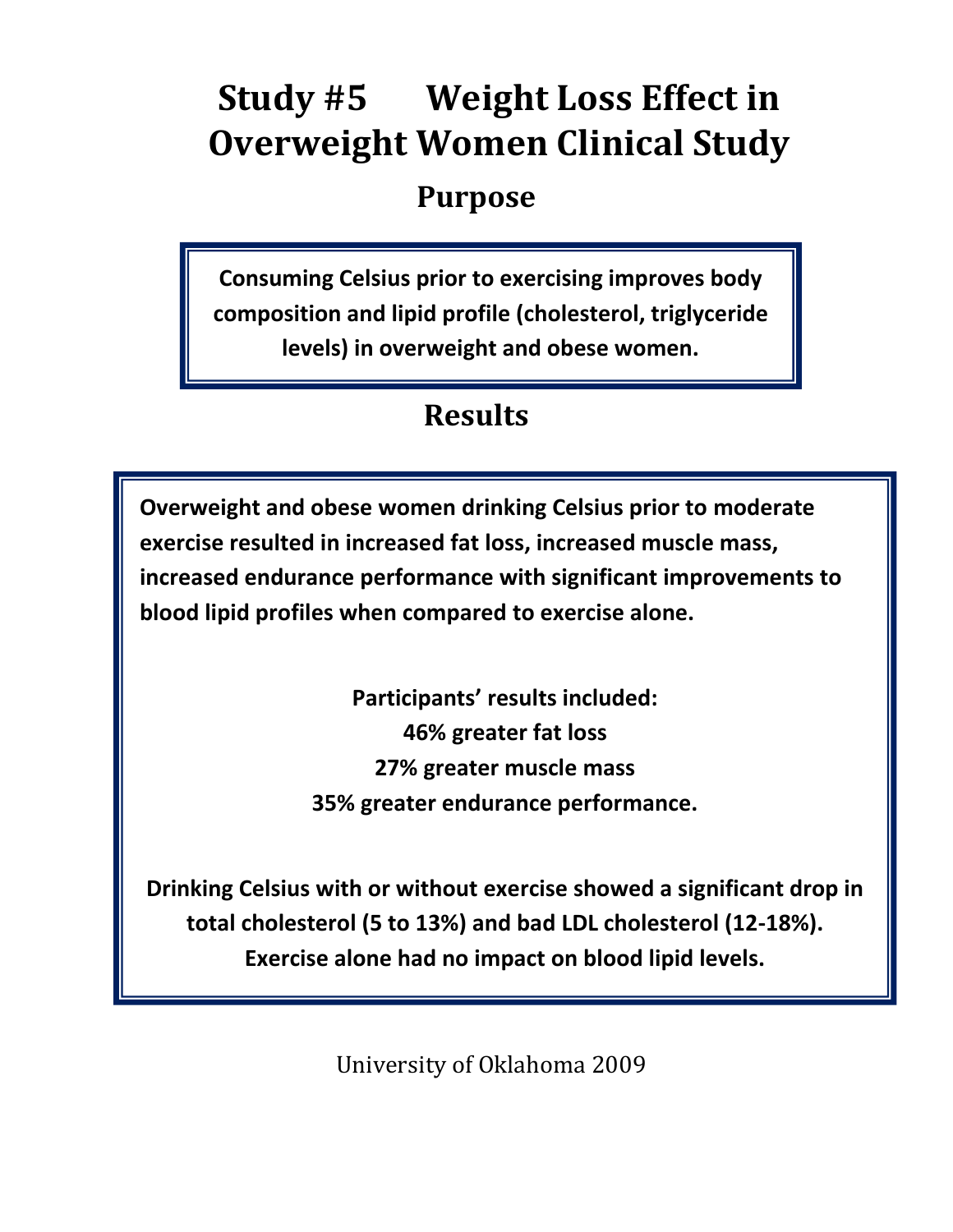#### LOW-CALORIE THERMOGENIC BEVERAGE AND EXERCISE IMPROVES BODY COMPOSITION AND LIPID PROFILE IN OVERWEIGHT AND OBESE WOMEN

**Abbie E. Smith** , Jordan R. Moon, Christopher M. Lockwood, Kristina L. Kendall, Jennifer L. Graef, David H. Fukuda, Joel T. Cramer**,** Jeffrey R. Stout. Department of Health and Exercise Science, University Of Oklahoma, Norman, OK

The purpose of this study was to evaluate the combined effects of a 10-week exercise program with chronic ingestion of a thermogenic energy drink on body composition, cardiovascular fitness, strength, and safety in overweight and obese women. In a double-blind placebo-controlled approach overweight and obese women (n=27) were randomly assigned to groups that consumed identically tasting treatment beverages with exercise (EX-Act: n=6; EX-PL: n=9) or without exercise (NEX-Act: n=7; NEX-PL: n=5). All participants consumed one drink per day for 10 weeks; EX-Act and EX-PL participated in a 10-week endurance and resistance training program. Fifteen minutes prior to each workout, participants consumed their assigned drink; on nontraining days the same beverage was consumed *ad libitum*. Changes in body composition were assessed using a fourcompartment model. Changes in muscle mass (MM) were evaluated using a previously published equation based on DXAderived appendicular lean-soft tissue. Cardiovascular fitness and upper- and lower-body strength were assessed prior to and following the 10-week intervention. Separate two-way repeated measures ANOVAs [treatment (EX-Act vs. EX-PL vs. NEX-Act vs. NEX-PL) x time (Pre vs. Post)] indicated a significant time x treatment interaction for muscle mass (p=0.026) and total cholesterol (p=0.047); a significant time x training interaction for VO<sub>2</sub>peak (p=0.046), ventilatory threshold (VT, p=0.014), upper- and lower-body strength (p<0.05). Post hoc analyses revealed a significant difference between the EX- and NEX-groups for percent change in muscle mass (EX-Act: 6.8 ± 2.5%; EX-PL: 5.1 ± 2.4%; NEX-Act: 1.1 ± 3.2%; NEX-PL: 1.4 ± 1.3%) and VO2peak (EX-Act: 13.4 ± 10.1%; EX-PL: 8.9 ± 6.9%; NEX-Act: 2.1 ± 6.6%; NEX-PL: 7.2 ± 5.4%), VT (EX-Act: 46.2 ± 23.3%; EX-PL: 15.0 ± 15.6%; NEX-Act: 6.6 ± 17.5%; NEX-PL: 10.3 ± 22.4%), upper- (EX-Act: 14.4 ± 10.1%; EX-PL: 20.9 ± 8.3%; NEX-Act: 2.0 ± 3.4%; NEX-PL: 2.7 ± 7.7%) and lower- (EX-Act: 33.3 ± 23.9%; EX-PL: 31.7 ± 23.94%; NEX-Act: 1.4 ± 4.1%; NEX-PL: 1.2 ± 3.0%) body strength. Clinical markers for hepatic and renal function revealed no adverse effects in response to the beverage consumption. Total cholesterol significantly decreased for the Act supplementing groups (EX-Act: -5.0 ± 4.7%; NEX-Act: -10.7 ± 15.4% vs. EX-PL: +3.0 ± 12.8%, NEX-PL: +0.3 ± 8.9%). The current data suggest that the ACSM exercise program guidelines provide an effective measure for improving cardiovascular fitness, strength and modifying body composition. Individual data demonstrate support for implementing a single serving thermogenic drink prior to exercise, to improve muscle mass, decrease fat mass and improve lipid profiles of overweight women, compared to exercise alone.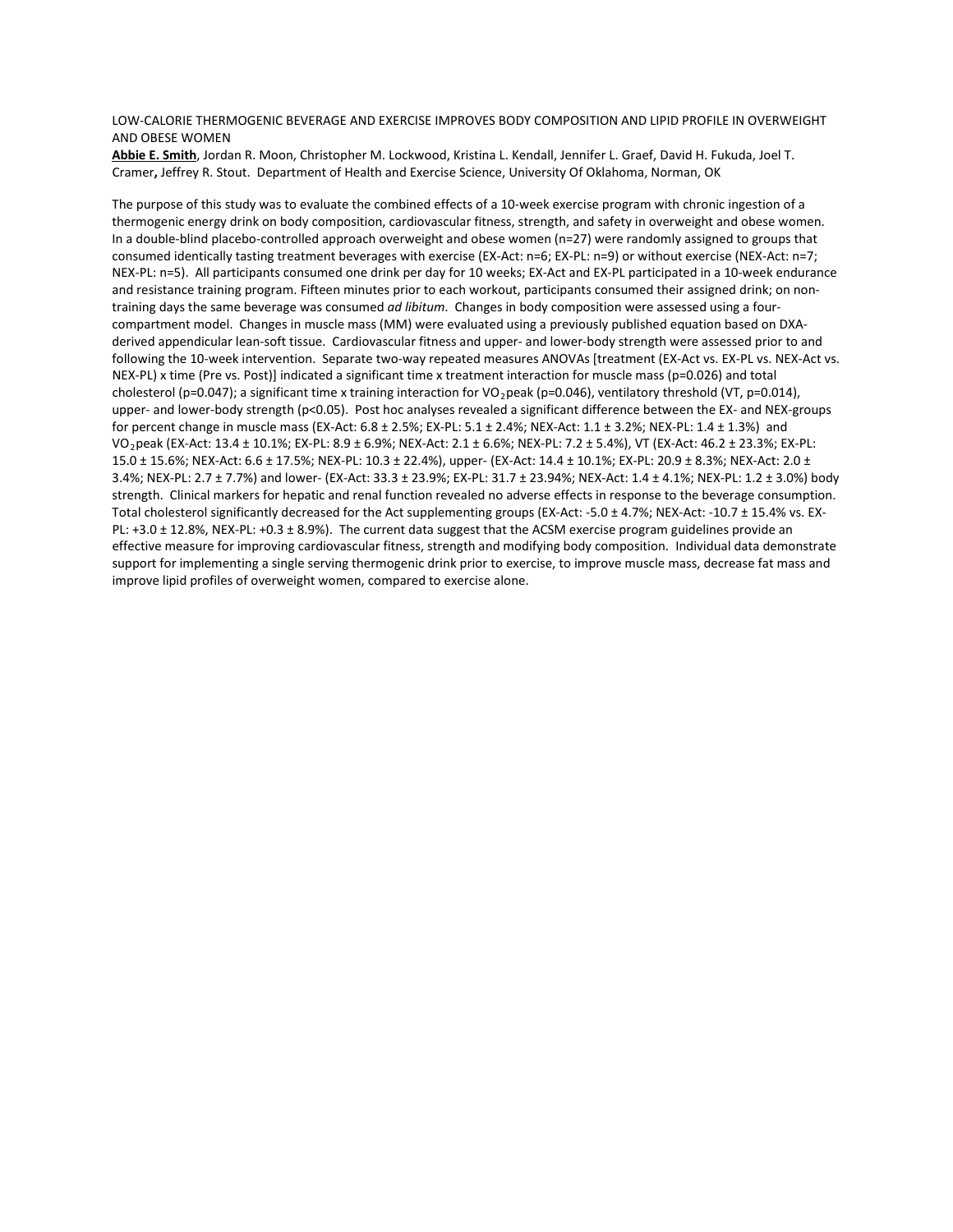THE EFFECT OF PLATE SIZE ON ENERGY INTAKE IN NORMAL AND OVERWEIGHT/OBESE SUBJECTS Schroeder B<sup>a</sup>, Winn W<sup>a</sup>, Shah M<sup>a,b</sup>, Adams-Huet B<sup>b</sup>. <sup>a</sup>Dept. of Kinesiology, TCU, Fort Worth, TX & <sup>b</sup>Dept. of Clinical Sciences, UT Southwestern Medical Center, Dallas, TX.

Only one study has examined the role of plate size on energy intake and there is no data on the effect by weight status. This study determined if plate size affects energy intake and whether overweight/obese (OW) subjects (BMI  $\geq$ 25 kg/m<sup>2</sup>) respond to plate size differently compared with normal weight (NW) subjects (BMI: 18.5-24.9 kg/m<sup>2</sup>).

Ten NW and 10 OW women were recruited for the study. Each subject came to the metabolic lab on two different days, separated by at least 2 days, for lunch. During the first day, each subject was randomly assigned to eat using either a small plate (SP) (8.5") or large plate (LP) (10.75") and was asked to serve herself as much spaghetti with red sauce as she wanted from her own individual serving bowl onto her plate. During the second day, the subject underwent the same procedure but with the different size plate. The amount of food consumed during each occasion was determined by weighing the serving bowl and plate before and after the food was consumed. The data were analyzed using a 2 factor [plate size (repeated factor) and weight status] ANOVA.

There was no effect (mean±SD) of plate size x weight status (NW-LP: 326±94 kcal; NW-SP: 324±123 kcal; OW-LP: 293±103 kcal; OW-SP: 314±151 kcal; p=0.55), plate size (LP: 309±98 kcal; SP: 319±134 kcal; p=0.60), or weight status (NW: 325 kcal; OW: 303 kcal; p=0.67) on energy intake. Plate size did not affect energy intake and the response was not different in NW and OW subjects.

Abstract 65

FOLLOW UP INVESTIGATION OF EARLIER OBESE **SCHOOLCHILDREN WITH INSULIN RESISTANCE** TREATED BY LIFESTYLE MODIFICATION Szamosi T. 2<sup>nd</sup> Pediatric Dept. of Med/Fac. Semmelweis University, Budapest, Hungary.

Long time effect of lifestyle modification (LM) advised against insulin resistance syndrome (IRS) is not established, therefore repeated investigation of our earlier patients were performed after ten years. Our invitation was accepted by 127 patients whose IRS was thought to be improved after a 2 years long care 8 years ago. 28 have continued (group 1), 42 have partly continued (group 2), 57 have not continued (group 3) the LM. BMI, BP, carbohydrate and lipid metabolic parameters were determined. BMI was > 25 together with high SBP in 4, 6, 31 cases from group 1, 2, 3, respectively. The frequency difference between group 1 and 3 was significant. Impaired glucose tolerance together with hyperinsulinemia were found in 9, 13, 39 cases from group 1, 2, 3, respectively w/o significant frequency differences. No pathologic serum lipid parameters were observed. The effect of LM on different IRS risk factors seems to be due to the compliance time and the factor,s nature.

LOW-CALORIE THERMOGENIC BEVERAGE AND EXERCISE **IMPROVES BODY COMPOSITION AND LIPID PROFILE IN** OVERWEIGHT AND OBESE WOMEN Abbie E. Smith, Jordan R. Moon, Christopher M. Lockwood, Kristina L. Kendall, Jennifer L. Graef, David H. Fukuda, Joel T. Cramer, Jeffrey R. Stout. Department of Health and Exercise Science, University Of Oklahoma, Norman, OK The purpose of this study was to evaluate the combined effects of a 10-week exercise program with chronic ingeslion of a thermogenic energy drink on body composition, cardiovascular<br>fitness, strength, and safety in overweight and obese women. In a double-blind placebo-controlled approach overweight and obese women (n=27) were randomly assigned to groups that consumed identically tasting treatment beverages with exercise (EX-AcI:  $n=6$ ; EX-PL:  $n=9$ ) or without exercise (NEX-AcI:  $n=7$ ; NEX-PL: n=5). All participants consumed one drink per day for 10 weeks; EX-Act and EX-PL participated in a 10-week endurance and resistance training program Fifteen minutes prior to each workout, participants consumed their assigned drink; on non-training days the same beverage was consumed ad libitum. Changes in body composition were assessed using a four-compartment model. Changes in muscle mass (MM) were evaluated using a previously published equation based on DXA-derived appendicular lean-soft tissue. Cardiovascular equation of the state of the state of the state of the state of the state of the state of the state of the state of the state of the state of the state of the state of the state of the state of the state of the state of th indicated a significant time x treatment interaction for muscle mass  $(p=0.026)$  and total cholesterol  $(p=0.047)$ ; a significant time x training interaction for VO<sub>2</sub>peak  $(p=0.046)$ , ventilatory threshold (VT,  $p=0.014$ ), upper- and lower-body strength (p<0.05). Post hoc analyses revealed a significant difference between the EXand NEX-groups for percent change in muscle mass (EX-Act: 6.8  $\pm$  2.5%; EX-PL: 5.1  $\pm$  2.4%; NEX-Act: 1.1  $\pm$  3.2%; NEX-PL: 1.4  $\pm$  1.3%) and VO<sub>2</sub>peak (EX-Act: 13.4 ± 10.1%; EX-PL: 8.9 ± 6.9%; NEX-Act: 2.1 ± 6.6%; NEX-PL: 7.2 ± 5.4%), VT (EX-Act: 46.2 ± 23.3%; EX-PL: 15.0 ± 15.6%; NEX-Act: 6.6 ± 17.5%; NEX-PL: 10.3 ± 22.4%), upper- (EX-Act: 14.4 ± 10.1%; EX-PL: 20.9 ± 8.3%; NEX-Act: 2.0 ± 3.4%; NEX-PL: 2.7 ± 7.7%) and lower- (EX-Act: 33.3 ± 23.9%; EX-PL: 31.7 ± 23.94%; NEX-Act: 1.4 ± 4.1%; NEX-PL: 1.2 ± 3.0%) body strength. Clinical markers for hepatic and renal function revealed no adverse effects in response to the beverage consumption. Total cholesterol significantly decreased for the Act supplementing groups (EX-Act: -5.0 ± 4.7%;<br>NEX-Act: -10.7 ± 15.4% vs. EX-PL: +3.0 ± 12.8%; NEX-PL: +0.3 ± 8.9%). The current data suggest that the ACSM exercise program guidelines provide an effective measure for improving cardiovascular fitness, strength and modifying<br>body composition. Individual data demonstrate support for implementing a single serving thermogenic drink prior to exercise, to improve muscle mass, decrease fat mass and improve lipid profiles of overweight women, compared to exercise alone.

Abstract 66

#### SIGNIFICANT IMPROVEMENTS IN VIGOR, MOOD STATE AND HORMONE PROFILE ASSOCIATED WITH LIFESTYLE Talbott S.<sup>1</sup>, Talbott J.<sup>1</sup>, Larsen W.<sup>2</sup>, & Jackson V.

Supplement Watch, Inc. and <sup>2</sup>Treehouse Athletic Club, Draper, UT Chronic stress plays a major role in the pathophysiology of many disease states, particularly psychological disorders including depression,<br>chronic fatigue, anxiety, fibromyalgia, and burnout. These stress-related changes in psychology may be due to both endocrine and behavioral factors - and may be mediated or attenuated by lifestyle factors including diet and exercise

Vigor is defined as a 3-tiered sustained mood-state that is characterized by (1) physical energy, (2) mental energy, and (3) cognitive liveliness. Vigor can also be described as the opposite of "Burnout" (physical fatigue, mental exhaustion, cognitive weariness).

Our objective was to assess changes in Vigor, Mood State, and Hormone Profile in response to a lifestyle intervention. We recruited 117 moderately stressed subjects (95 women / 22 men) in three cohorts at different times of the year (January, May, November). Subjects followed a 6-12 week regimen (depending on cohort) including a balanced diet, moderate exercise (3-5 d/wk), and an herbal dietary supplement based on Eurycoma longifolia (a Malaysian traditional remedy for improving mood and energy levels). We measured endocrine parameters (salivary cortisol to testosterone (C:T) ratio), and Global Mood State (MOOD) and related subscales: Vigor (V), Fatigue (F), and Depression (D), using the Profile of Mood States (POMS) psychological survey before and after the intervention. Significant changes (all, p<0.05) were found for C:T (-15-19%), MOOD (+20-22%), V (+27-29%), F (-41-48%), and D (-40-52%). These data indicate that factors that are typically disrupted during chronic stress (hormone profile and psychological mood state) may be positively and significantly

JOURNAL OF THE AMERICAN COLLEGE OF NUTRITION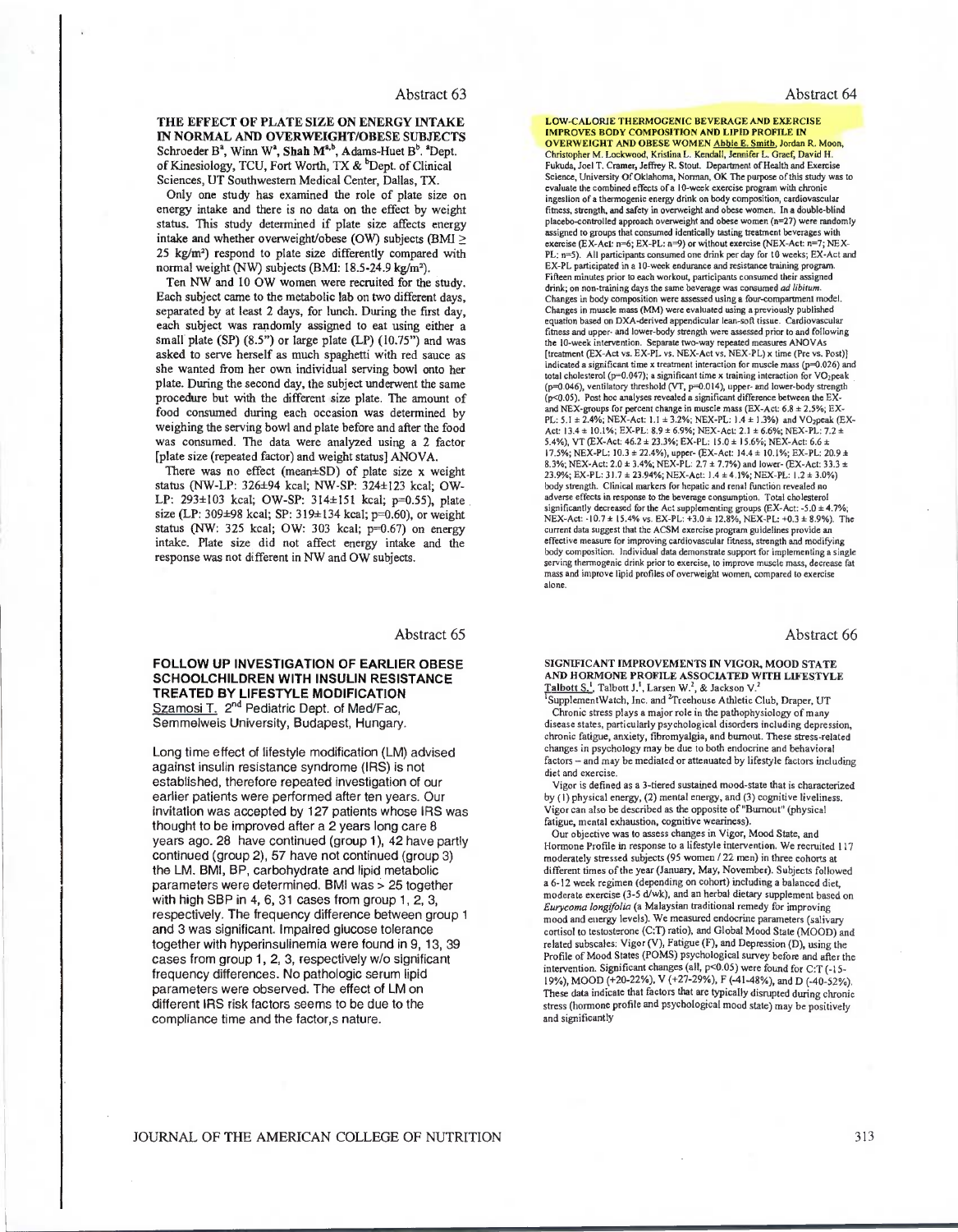#### **Lowcalorie Thermogenic Beverage and Exercise Improves Composition and Lipid Profile in Overweight and Obese Women**

Abbie E. Smith, Jordan R. Moon, Chris M. Lockwood,, Kristina L. Kendall, David H. Fukuda, Joel T. Cramer and Jeffrey R. Stout.

Department of Health and Exercise Science – The University of Oklahoma ‐ Norman, Oklahoma; abbiesmith@ou.edu

## **Abstract**

The purpose of this study was to evaluate the combined effects of a 10‐week exercise program with chronic ingestion of a thermogenic energy drink on body composition, cardiovascular fitness, strength, and safety in overweight and obese women. In a double‐blind placebo‐controlled approach overweight and obese women (n=27) were randomly assigned to groups that consumed identically tasting treatment beverages with exercise (EX‐Act: n=6; EX‐PL: n=9) or without exercise (NEX‐Act: n=7; NEX‐PL: n=5). All participants consumed one drink per day for 10 weeks; EX‐Act and EX‐PL participated in a 10‐week endurance and resistance training program. Fifteen minutes prior to each workout, participants consumed their assigned drink; on non‐training days the same beverage was consumed *ad libitum*. Changes in body composition were assessed using a four‐compartment model. Changes in muscle mass (MM) were evaluated using a previously published equation based on DXA‐derived appendicular lean‐soft tissue. Cardiovascular fitness and upper‐ and lower‐body strength were assessed prior to and following the 10‐week intervention. Separate two‐way repeated measures ANOVAs [treatment (EX‐Act vs. EX‐PL vs. NEX‐Act vs. NEX‐PL) x time (Pre vs. Post)] indicated a significant time x treatment interaction for muscle mass (p=0.026) and total cholesterol (p=0.047); a significant time x training interaction for  $VO<sub>2</sub>peak$  $(p=0.046)$ , ventilatory threshold (VT,  $p=0.014$ ), upper- and lower-body strength (p<0.05). Post hoc analyses revealed a significant difference between the EX‐ and NEX-groups for percent change in muscle mass (EX-Act: 6.8  $\pm$  2.5%; EX-PL: 5.1  $\pm$ 2.4%; NEX-Act: 1.1 ± 3.2%; NEX-PL: 1.4 ± 1.3%) and VO<sub>2</sub>peak (EX-Act: 13.4 ± 10.1%; EX‐PL: 8.9 ± 6.9%; NEX‐Act: 2.1 ± 6.6%; NEX‐PL: 7.2 ± 5.4%), VT (EX‐Act:  $46.2 \pm 23.3\%$ ; EX-PL:  $15.0 \pm 15.6\%$ ; NEX-Act:  $6.6 \pm 17.5\%$ ; NEX-PL:  $10.3 \pm 22.4\%$ ), upper‐ (EX‐Act: 14.4 ± 10.1%; EX‐PL: 20.9 ± 8.3%; NEX‐Act: 2.0 ± 3.4%; NEX‐PL: 2.7 ± 7.7%) and lower‐ (EX‐Act: 33.3 ± 23.9%; EX‐PL: 31.7 ± 23.94%; NEX‐Act: 1.4 ± 4.1%; NEX-PL:  $1.2 \pm 3.0$ %) body strength. Clinical markers for hepatic and renal function revealed no adverse effects in response to the beverage consumption. Total cholesterol significantly decreased for the Act supplementing groups (EX‐Act:  $-5.0 \pm 4.7\%$ ; NEX-Act:  $-10.7 \pm 15.4\%$  vs. EX-PL:  $+3.0 \pm 12.8\%$ , NEX-PL:  $+0.3 \pm 8.9\%$ ). The current data suggest that the ACSM exercise program guidelines provide an effective measure for improving cardiovascular fitness, strength and modifying body composition. Individual data demonstrate support for implementing a single serving thermogenic drink prior to exercise, to improve muscle mass, decrease fat mass and improve lipid profiles of overweight women, compared to exercise alone. **Acknowledgements** : This study was funded by Celsius®, Inc., Delray Beach, FL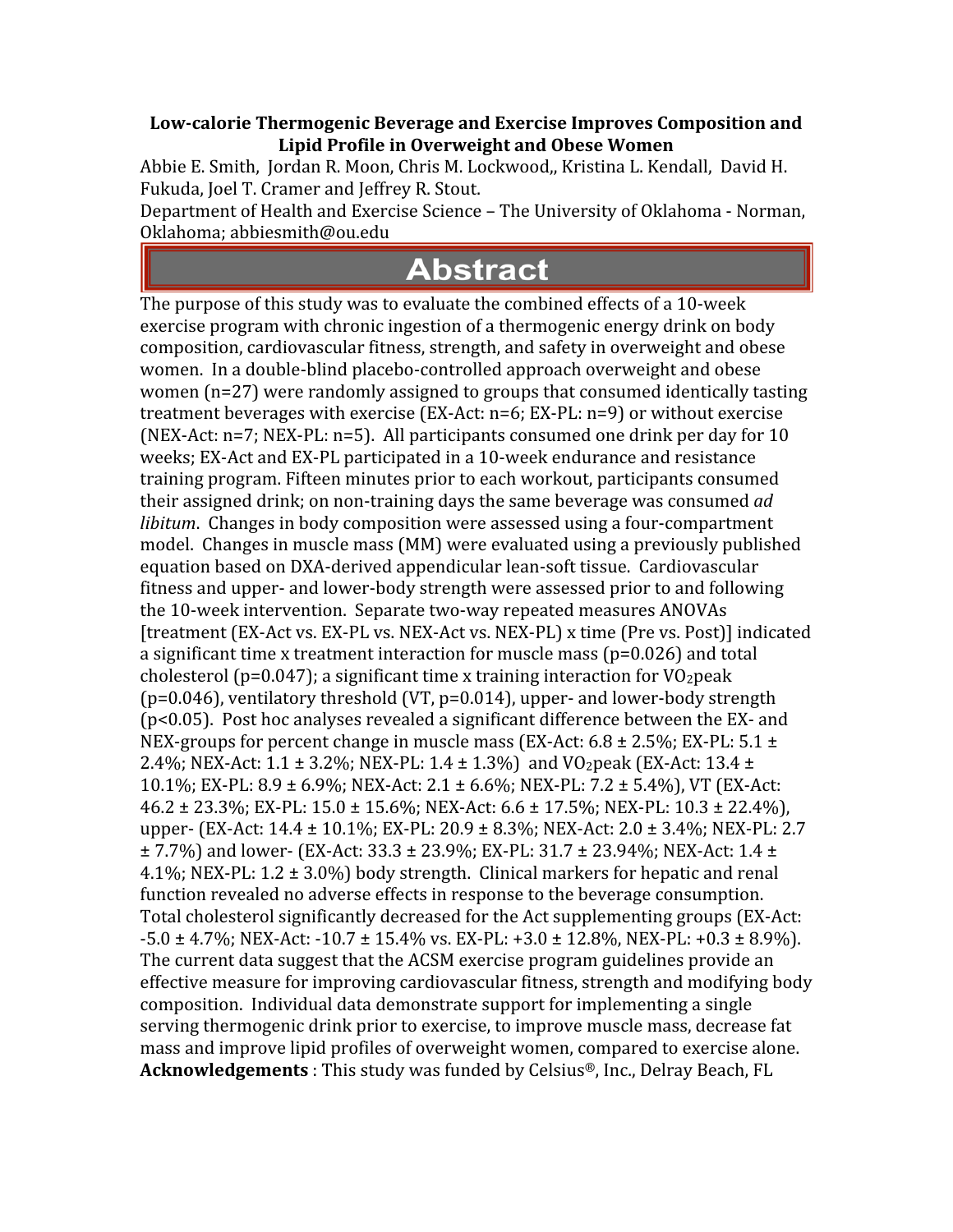## **INTRODUCTION**

Weight loss supplements are widely available and superfluously marketed, while lacking substantial efficacy and safety data. Many supplements are marketed as 'natural' and therefore relaying 'safety' again lacking supporting data. Furthermore, many weight loss supplements fail to recognize the combination of diet and exercise, as the effective way to losing weight. Many common 'natural' ingredients, such as caffeine, green tea, and ginseng, have made their way into weight loss supplements, as effective thermogenic and lipolytic ingredients. Specifically, it has previously been reported (1) that a commercially available, low‐calorie thermogenic drink (Celsius®, Celsius, Inc., Delray Beach, FL) significantly increased resting energy expenditure (REE) and serum free fatty acids (FFA) in response to acute oral ingestion compared to a placebo. In addition, Roberts et al. (2) reported a decrease in percent body fat (%FAT), increased serum FFA and no significant differences in blood lipids or other metabolic safety indices after 28 days of chronic ingestion of the same energy drink versus placebo. Dalbo et al. (1) found that compared to placebo, Celsius® significantly increased REE (kcal/d) by approximately 10% after 120 minutes post‐ingestion, with no change seen at 180 minutes. At 30, 60, 120 and 180 minutes post-ingestion, circulating FFA concentrations were also significantly elevated, compared to placebo. Concluding that this thermogenic drink may be an effective stimulus to promote weight loss and changes in body composition, independent of modifications in diet or exercise (1). Moreso, Lockwood et al. (3) demonstrated that when combined with exercise, consuming a thermogenic drink prior to exercise may safely improve body composition and strength and fitness in healthy men Therefore, the purpose of this study was to evaluate the combined effects of a 10‐week exercise program with chronic ingestion of a thermogenic energy drink on body composition, cardiovascular fitness, strength, and safety in overweight and obese women.

## **EXPERIMENTAL DESIGN**

This study implemented a randomized, double‐blind placebo‐controlled design examining the combined effects of a 10‐week pre‐exercise intervention with a low‐ calorie energy and thermogenic beverage (Celsius®, Celsius, Inc. Delray Beach, FL) and five days per week of combined aerobic and resistance exercise. Participants were randomized into one of four groups: active energy drink + exercise (EX-Act), energy drink only (NEX‐Act), placebo + exercise (EX‐PL) or placebo only (NEX‐PL), and consumed their respective drink one time per day, either alone or in combination with exercise. Participants consumed their respective drink *ad libitum* on the other two days per week. Body composition was assessed using a four‐ compartment model (4) at Baseline and after 12 weeks of exercise and supplementation. Cardiovascular and strength testing were conducted within 24 hours of baseline and post-testing, and blood safety measures were also assessed after a 12‐h fast.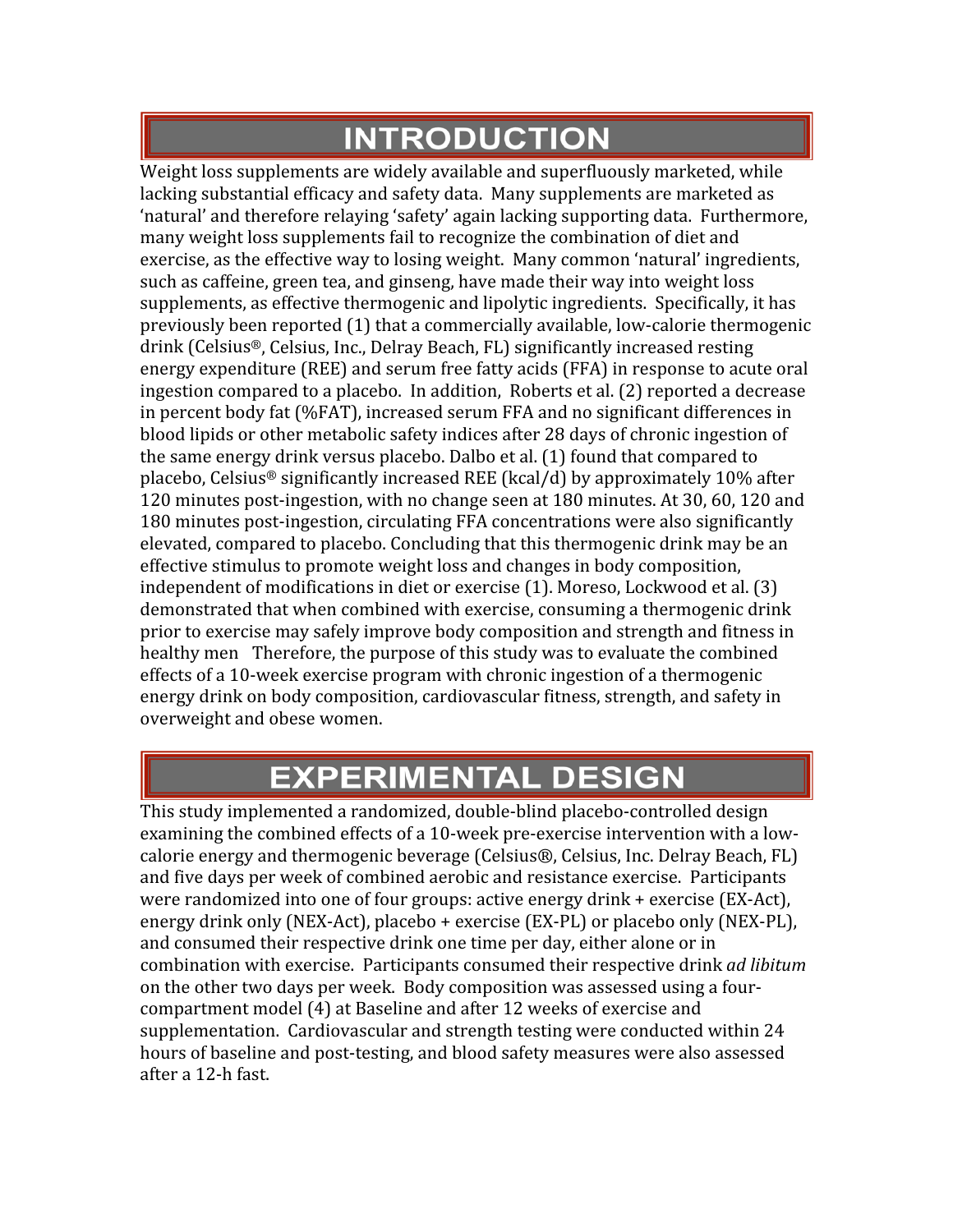| <b>METHODS</b> |                   |                    |                   |                  |  |  |  |
|----------------|-------------------|--------------------|-------------------|------------------|--|--|--|
| <b>GROUP</b>   | Age (yrs)         | Height (cm)        | Body Mass (kg)    | % BF (%)         |  |  |  |
| EX-Act         |                   |                    |                   |                  |  |  |  |
| $n=6$          | $31.17 \pm 8.23$  | $164.22 \pm 11.10$ | $78.60 \pm 9.54$  | $39.59 \pm 2.78$ |  |  |  |
| EX-PL          |                   |                    |                   |                  |  |  |  |
| $n = 9$        | $23.56 \pm 7.42$  | $163.37 \pm 4.64$  | $73.06 \pm 10.40$ | $38.49 \pm 3.40$ |  |  |  |
| NEX-Act        |                   |                    |                   |                  |  |  |  |
| $n=7$          | $27.86 \pm 9.21$  | $163.47 \pm 4.31$  | $68.62 \pm 12.90$ | $37.56 \pm 2.56$ |  |  |  |
| NEX-PL         |                   |                    |                   |                  |  |  |  |
| $n = 5$        | $28.40 \pm 10.16$ | $169.26 \pm 13.12$ | $79.25 \pm 11.68$ | $36.22 \pm 1.52$ |  |  |  |
| N=27           | $27.26 \pm 8.60$  | $164.67 \pm 8.13$  | 74.29 ± 11.33     | 38.07±2.87       |  |  |  |

#### **BODY COMPOSITION (4C-MODEL)**

All body composition measurements were performed on the same day following a 12‐hour fast (water intake was allowed up to one hour prior to testing). Hydration status was determined prior to all testing using specific gravity via handheld refractometry (Model CLX-1, precision =  $0.001 \pm 0.001$ , VEE GEE Scientific, Inc., Kirkland, WA) to assure proper hydration from PRE  $(1.022 \pm 0.007)$  to POST  $(1.021$ ± 0.007) measurements. Fat mass (FM), percent body fat (%FAT) and fat‐free mass (FFM) were estimated using the four‐compartment (4‐C) model described by Wang et al.(4)

FM (kg) =  $2.748$ (BV)-0.699(TBW) + 1.129(Mo)- 2.051(BM)  $\%$ FAT = (FM/BM) x 100  $FFM$  (kg) = BM-FM

Where BV is total body volume, TBW is total body water, MO is total body bone mineral, and BM is body mass.

Dual‐energy X‐ray absorptiometry (DXA) (software version 10.50.086, Lunar Prodigy Advanced, Madison, WI) was used to estimate total bone mineral content and total body muscle mass (MM). Bone mineral content (BMC) was converted to Mo using the following equation:  $Mo = total body BMC x 1.0436$ . In addition, the sum of lean soft tissue for both arms and legs (ALST), as measured by CXA, was used to estimate MM from the validated equation of Kim et al.(5).  $MM = (1.13 \times ALST) (0.02 \times \text{age}) + [0.61 \times \text{sex} \cdot (\text{m} = 0, \text{f} = 1)] + 0.97.$ 

Body volume (BD) was assessed from HW with correction for residual volume (RV). Residual volume was determined with the subject in a seated position using the oxygen dilution method of Wilmore (6) via a metabolic cart with residual volume software (True One 2400®, Parvo‐Medics, Inc. Provo, UT.). Underwater weight was measured to the nearest 0.025kg in a submersion tank in which a PVC swing seat was suspended from a calibrated Chatillon® 15‐kg scale (Model # 1315DD‐H, Largo, FL.). Previous test retest measurements of eleven men and women measured 24‐48 hours apart for HW produced a SEM of 0.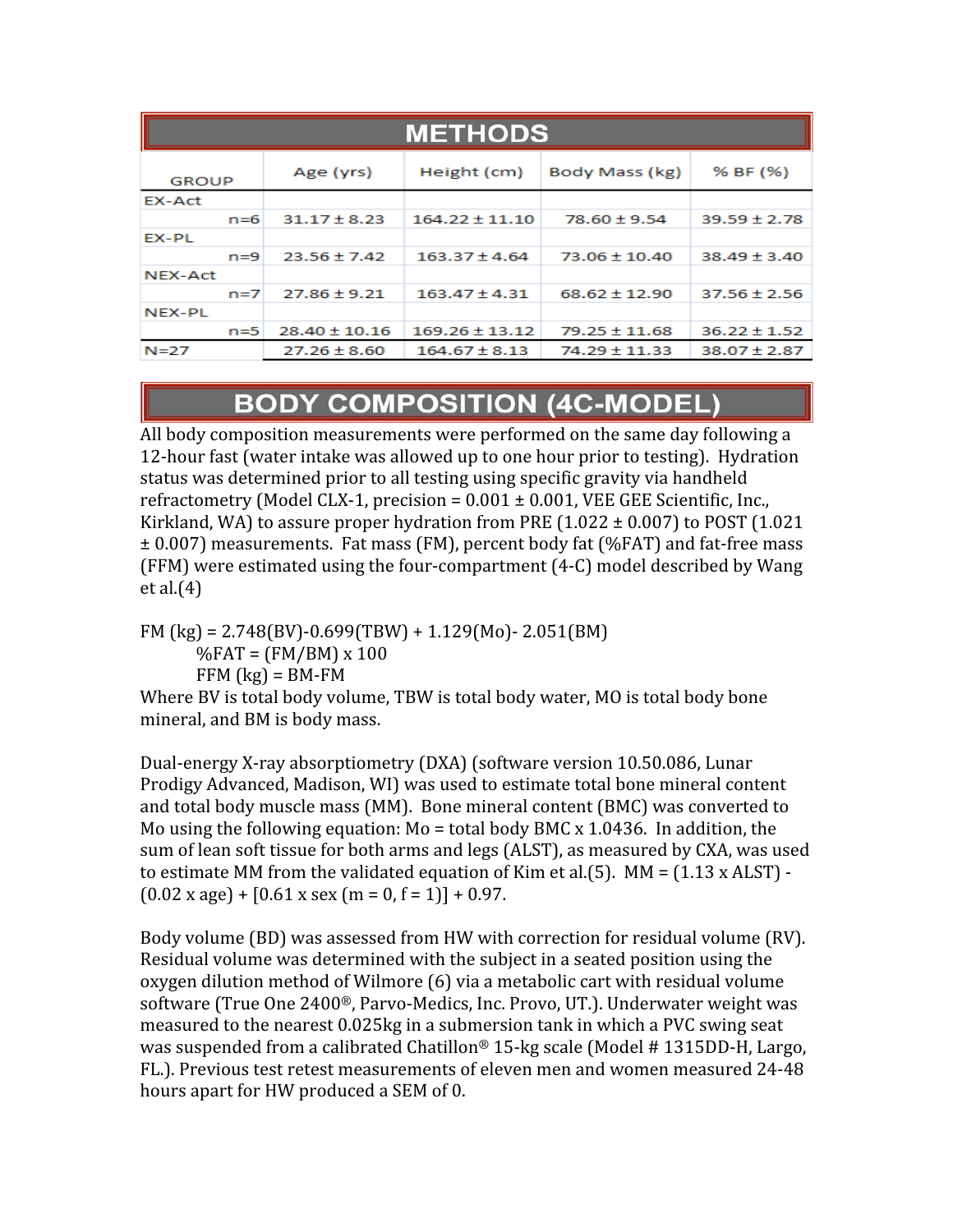A deuterium oxide  $(D_2O)$  tracer was used as the criterion method to estimate TBW. Prior to D2O ingestion, urine samples were collected from all subjects. After voiding the bladder completely, subjects ingested  $\approx 11$  grams of D2O along with a 100 ml rinse of deionized water. After a four hour equilibration period restricting defecation, urination and food and water ingestions, subjects were instructed to provide a post‐urine sample. Within 30 minutes of collection, all urine samples were pipette into cryogenic vials and stored at -80°C for later analysis . All urinediluted samples were measured in triplicate at an independent laboratory (Metabolic Solutions, Inc., Nashua, NH) using an isotope‐ratio mass spectrometer, and the isotope abundances in the urine were calculated as previously reported by Wong et al. (7) TBW was then calculated from the dilution of isotopic water and corrected for the exchange of deuterium with non‐aqueous tissue (7). Reliability measurements from 11 men and women for D2O in one urine sample measured in triplicate resulted in a SEM value of 0.33L.

### **BODY COMPOSITION CALCULATION**

Body fat was estimated using the four‐compartment model (4C) of Wang et al. (4) using the following equation:

 $FM$  (kg) = 2.748(BV)-0.699(TBW) + 1.129(Mo)- 2.051(BM)

 $\%$ FAT = (FM/BM) x 100  $FFM$  (kg) = BM-FM

Where BV is total body volume, TBW is total body water, MO is total body bone mineral, and BM is body mass.

## **CARDIOVASCULAR TESTING**

Described by Rossiter et al. (8), using a Corival 906900 (Lode B.V. Medical Technology, Groningen, The Netherlands) upright cycle ergometer participants were instructed to pedal at a cadence of 60‐80 RPMs, with resistance beginning at 20 Watts (W) and increasing in 20W/min (1W/3sec) until volitional fatigue or until participants could no longer maintain >50 RPMs, despite strong verbal encouragement. Respiratory gases were monitored and continuously analyzed with open-circuit spirometry to calculate minute ventilation  $(V_E)$ , oxygen consumption rate (VO<sub>2</sub>), carbon dioxide expiration rate (VCO<sub>2</sub>), ventilatory threshold (VT) and respiratory exchange ratio (RER) using a metabolic cart and manufacturer's software (True One 2400®, Parvo‐Medics, Inc., Provo, UT). The data were averaged over 15-second intervals, with the highest 15-second  $V_2$  value recorded as the peak oxygen uptake (VO<sub>2</sub>peak). Prior to testing, flow rate,  $O_2$  and  $CO_2$  analyzers were calibrated following the manufacturer's recommendations.

### **EXERCISE PROTOCOL**

The exercise program was designed using the American College of Sports Medicine (ACSM) recommended guidelines for apparently healthy adults; all participants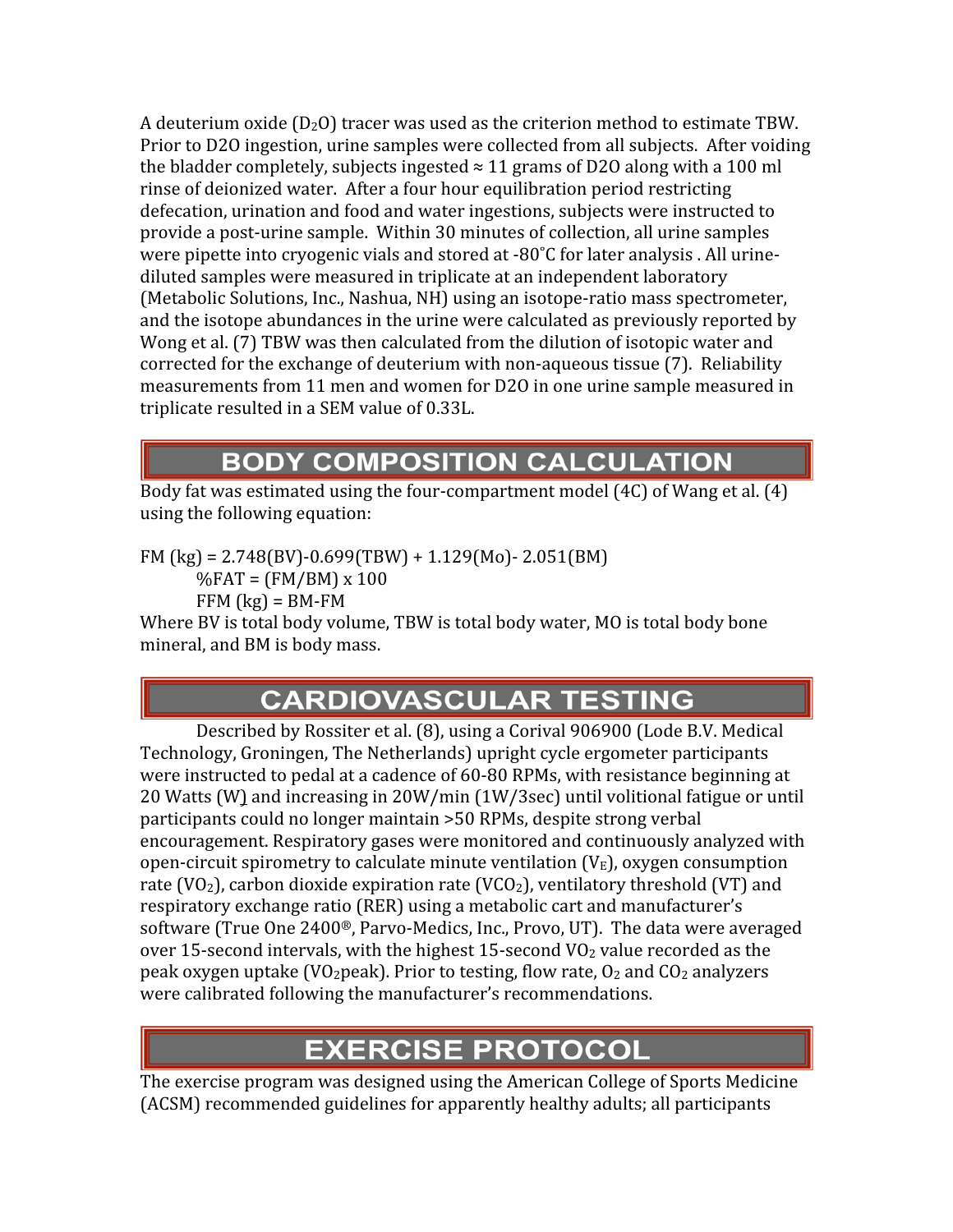were supervised by a certified trainer. Progressive endurance training, on cycle ergometers, was performed three days per week (Table 2). Resistance training was performed two days per week, providing at least 24 hours recovery between sessions. Participants completed nine isotonic exercises incorporating both singlejoint and multi-joint exercises. Each exercise was performed once per session, with participants completing 8‐12 repetitions per exercise, until volitional fatigue. Weight was increased when participants performed >10 repetitions, at the same resistance, during two consecutive lifting sessions.

| Table 2                  |                       |           |  |  |  |
|--------------------------|-----------------------|-----------|--|--|--|
| <b>Week</b>              | <b>Duration</b> (min) | %HRR      |  |  |  |
| $\mathbf{1}$             | $15 - 20$             | $40 - 50$ |  |  |  |
| $\overline{2}$           | $20 - 25$             | $40 - 50$ |  |  |  |
| 3                        | $25 - 30$             | $50 - 60$ |  |  |  |
| $\overline{4}$           | $25 - 30$             | $50 - 60$ |  |  |  |
| 5                        | $25 - 30$             | $60 - 70$ |  |  |  |
| 6                        | $25 - 30$             | $60 - 70$ |  |  |  |
| $\overline{7}$           | $25 - 30$             | $60 - 70$ |  |  |  |
| 8                        | $30 - 35$             | $60 - 70$ |  |  |  |
| 9                        | $30 - 35$             | $60 - 70$ |  |  |  |
| 10                       | $30 - 35$             | $60 - 70$ |  |  |  |
| HRR = Heart rate reserve |                       |           |  |  |  |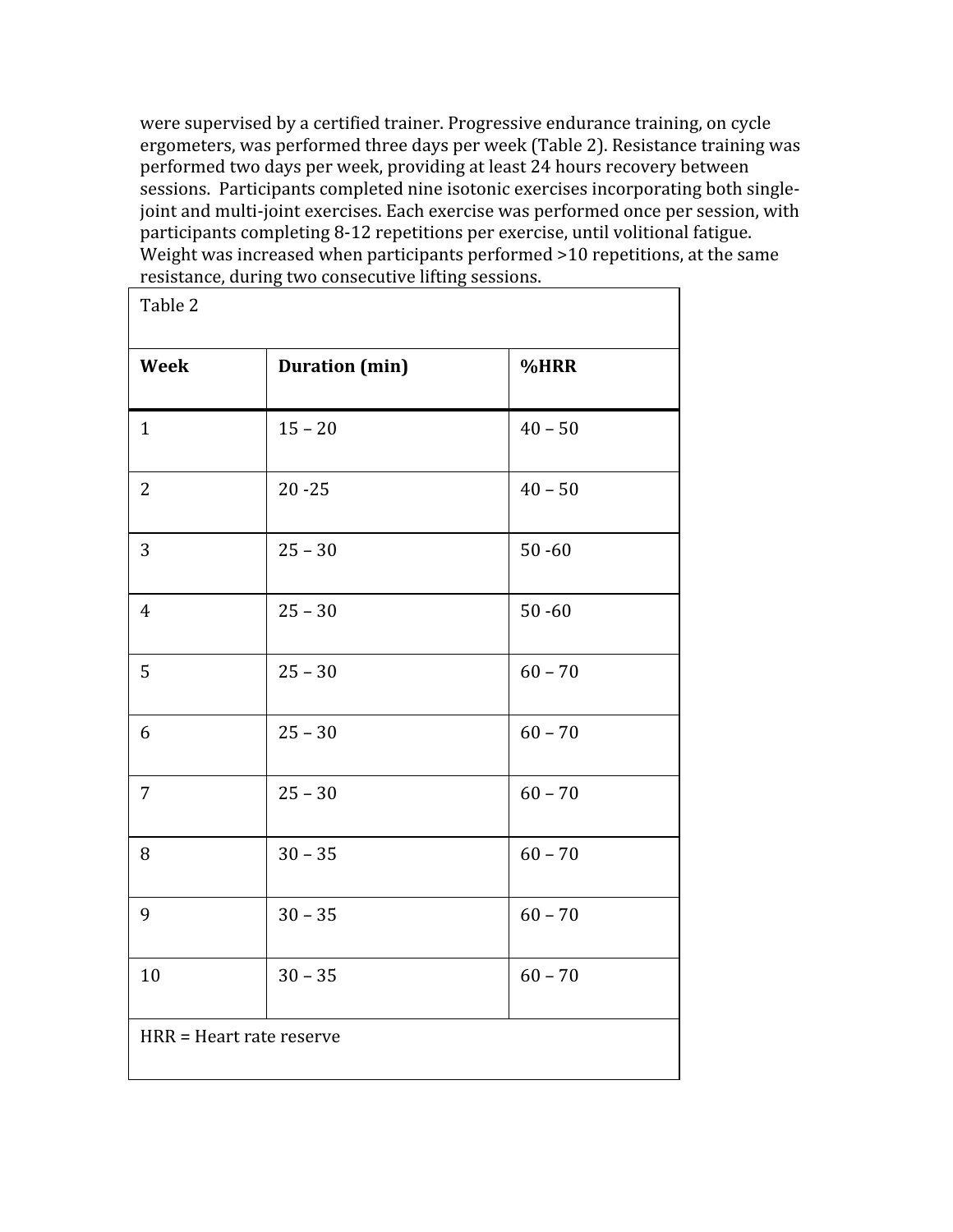## **THERMOGENIC DRINK PROTOCOL**

All participants were instructed to consume one drink per day, for a total of 70 consecutive days (10 weeks). During exercise days, participants reported to the training facility and consumed one drink prior to exercise; initiating exercise 15 minutes after consumption. On non‐exercise days, time of day for consuming the beverage was left to the subject's discretion. Figure 1 provides the supplement facts panel for the beverage (Celsius®, Celsius Inc., Delray Beach, FL) consumed by participants in CEX. Participants in PLX consumed an identically canned and labeled placebo beverage that yielded an identical supplement facts profile, minus the "Celsius® Thermogenic Blend" (taurine, guarana seed extract, green tea leaf extract standardized to 10% EGCG, caffeine as caffeine anhydrous, glucuronolactone and ginger root extract).

| <b>Supplement Facts</b>                                                                                                                      |                   |                |  |  |  |
|----------------------------------------------------------------------------------------------------------------------------------------------|-------------------|----------------|--|--|--|
| Serving Size 12 fl. oz<br>Servings per Container 1                                                                                           |                   |                |  |  |  |
| Amount per serving                                                                                                                           |                   | %DV1           |  |  |  |
| Calories                                                                                                                                     | 10                |                |  |  |  |
| <b>Total Carbohydrates</b>                                                                                                                   | 1g                | < 196          |  |  |  |
| Sugar                                                                                                                                        | 0a                |                |  |  |  |
| Vitamin C (ascorbic acid)                                                                                                                    | 60mg              | 100%           |  |  |  |
| Riboflavin                                                                                                                                   | 1.7 <sub>mg</sub> | 100%           |  |  |  |
| Niacin (as niacinamide)                                                                                                                      | 20 <sub>mg</sub>  | 100%           |  |  |  |
| Vitamin B6 (as pyridoxine hydrochloride)                                                                                                     | 2 <sub>mg</sub>   | 100%           |  |  |  |
| Vitamin B12 (as cyanocobalamin)                                                                                                              | 6mcg              | 100%           |  |  |  |
| Biotin                                                                                                                                       | 300mcg            | 100%           |  |  |  |
| Pantothenic Acid<br>(as calcium d-pantothenate)                                                                                              | 10 <sub>mg</sub>  | 100%           |  |  |  |
| Calcium (as calcium carbonate)                                                                                                               | 50mg              | 5%             |  |  |  |
| Chromium (chelate)                                                                                                                           | 50mcq             | 41%            |  |  |  |
| Sodium                                                                                                                                       | <b>6mg</b>        | < 1%           |  |  |  |
| MetaPlus"                                                                                                                                    | 1,810mg           |                |  |  |  |
| Taurine                                                                                                                                      |                   | ÷.             |  |  |  |
| Guarana extract (seed)                                                                                                                       |                   | s-a            |  |  |  |
| Green Tea leaf extract (leaf)<br>standardized to 10% EGCG                                                                                    |                   | 68             |  |  |  |
| Caffeine (as caffeine anhydrous)                                                                                                             |                   | ÷.             |  |  |  |
| Glucuronolactone                                                                                                                             |                   | $\overline{1}$ |  |  |  |
| Ginger extract (root)                                                                                                                        |                   | $\overline{a}$ |  |  |  |
| †Percent Daily Values are based on a 2,000 calorie diet.<br>** Daily Value (DV) not established.                                             |                   |                |  |  |  |
| Other Ingredients: Filtered Water, Natural Colors,<br>Natural Flavors, Citric Acid, Sucralose<br>Contains: 200 mg total caffeine per serving |                   |                |  |  |  |

Not recommended for people that are caffeine sensitive, children under 12, or women pregnant or nursing.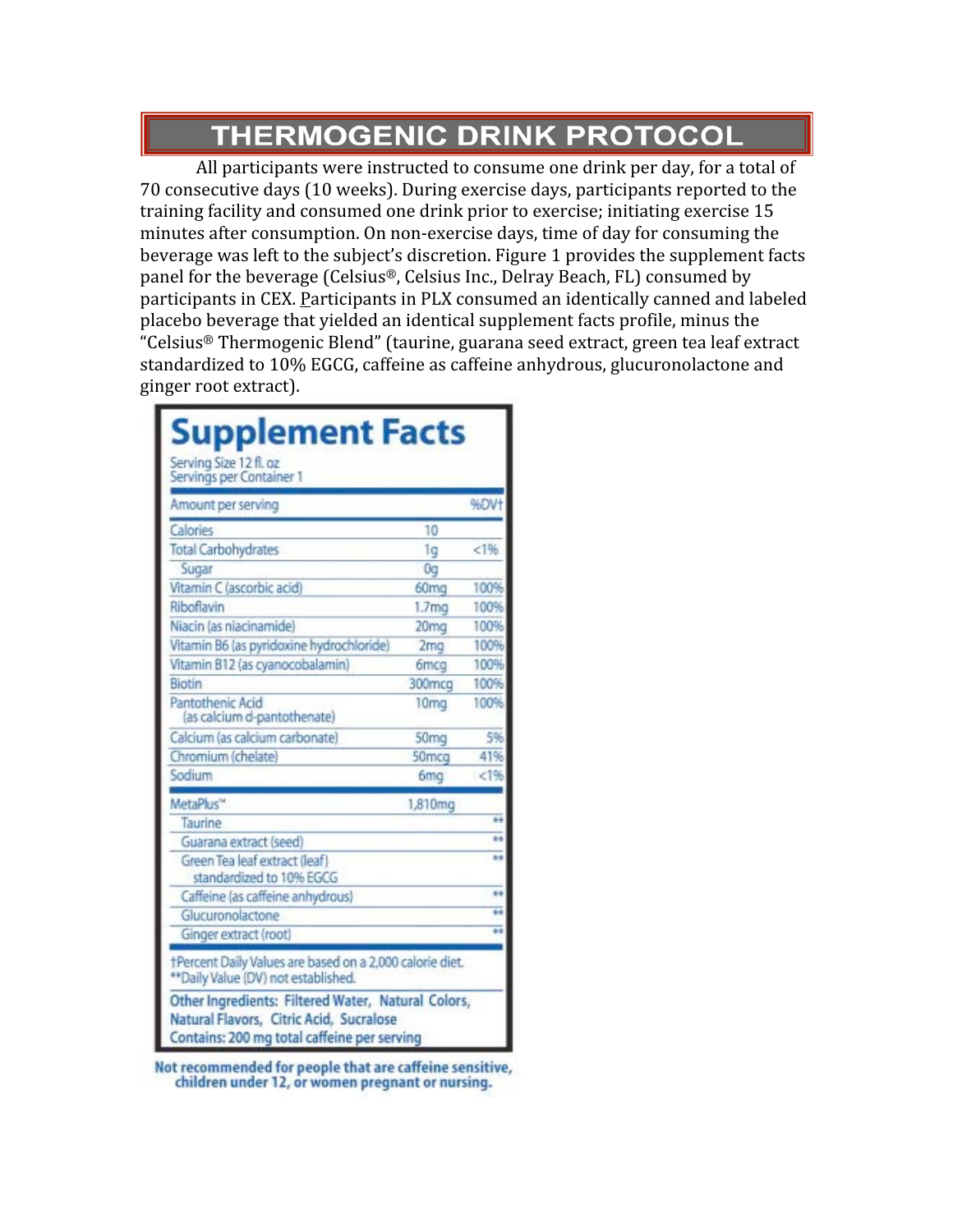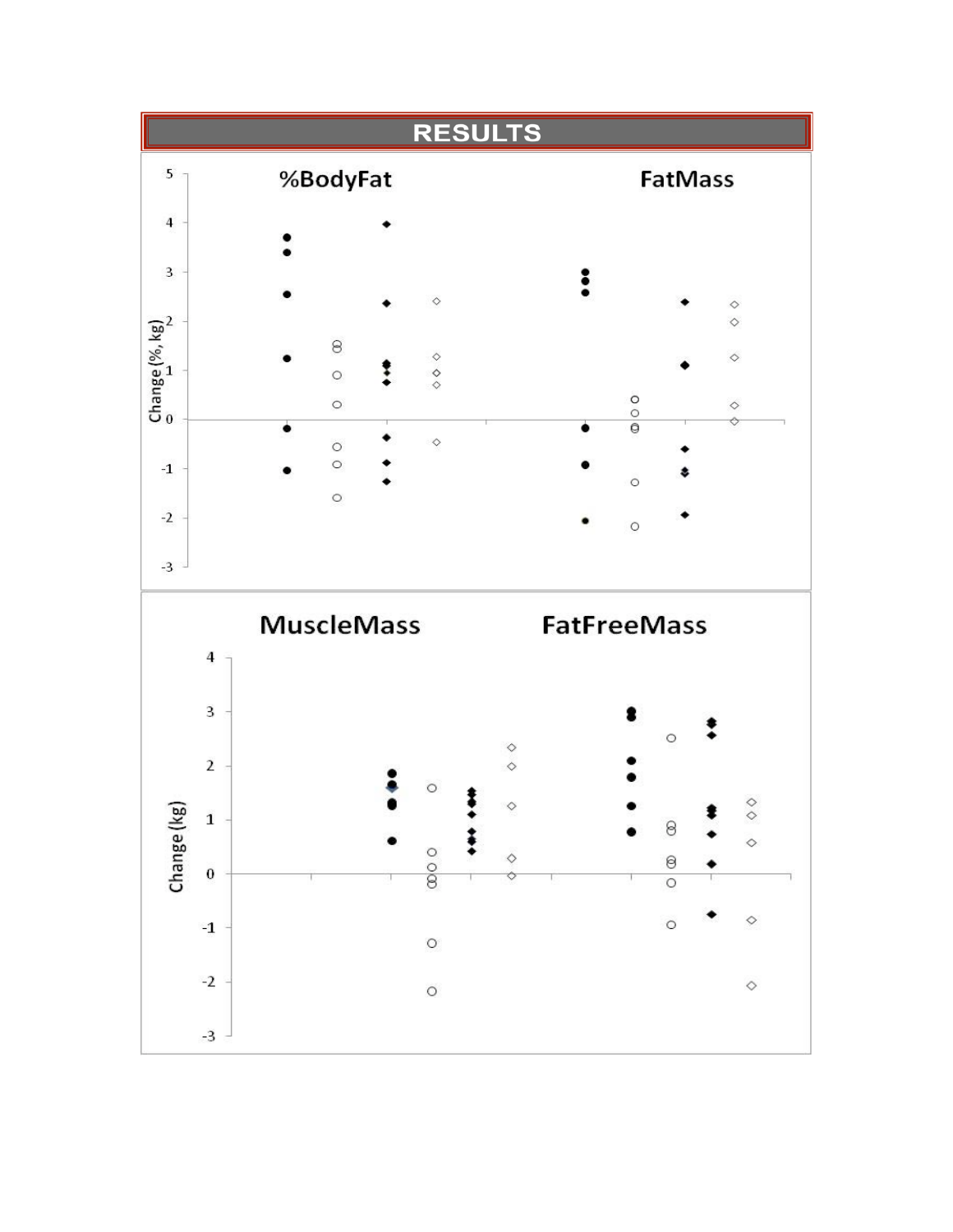

Using a two‐way repeated measures ANOVA, significant time\*treatment interactions resulted for muscle mass (p<0.05). 100% of the subjects in the Act supplementing group increased Muscle mass, while 45% of the EX‐PL group and 20% of the individuals in the NEX‐PL group increased in muscle mass. Although the decrease in %BF was not significant, 50% of the Ex‐Act group saw a decrease (MD 1.8%), 22% in the Ex‐PL, 20% in the NEX‐PL and no one in the NEX‐Act.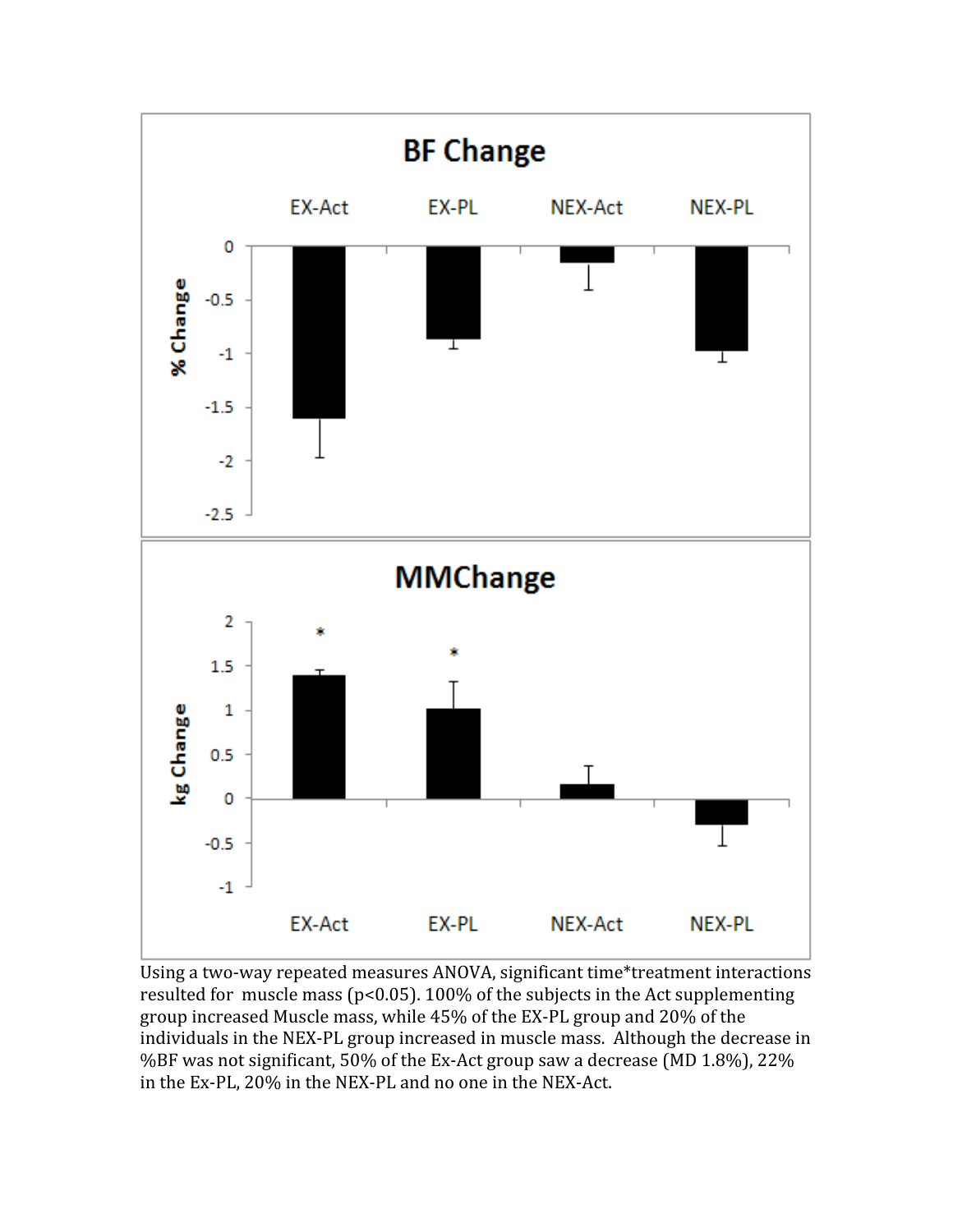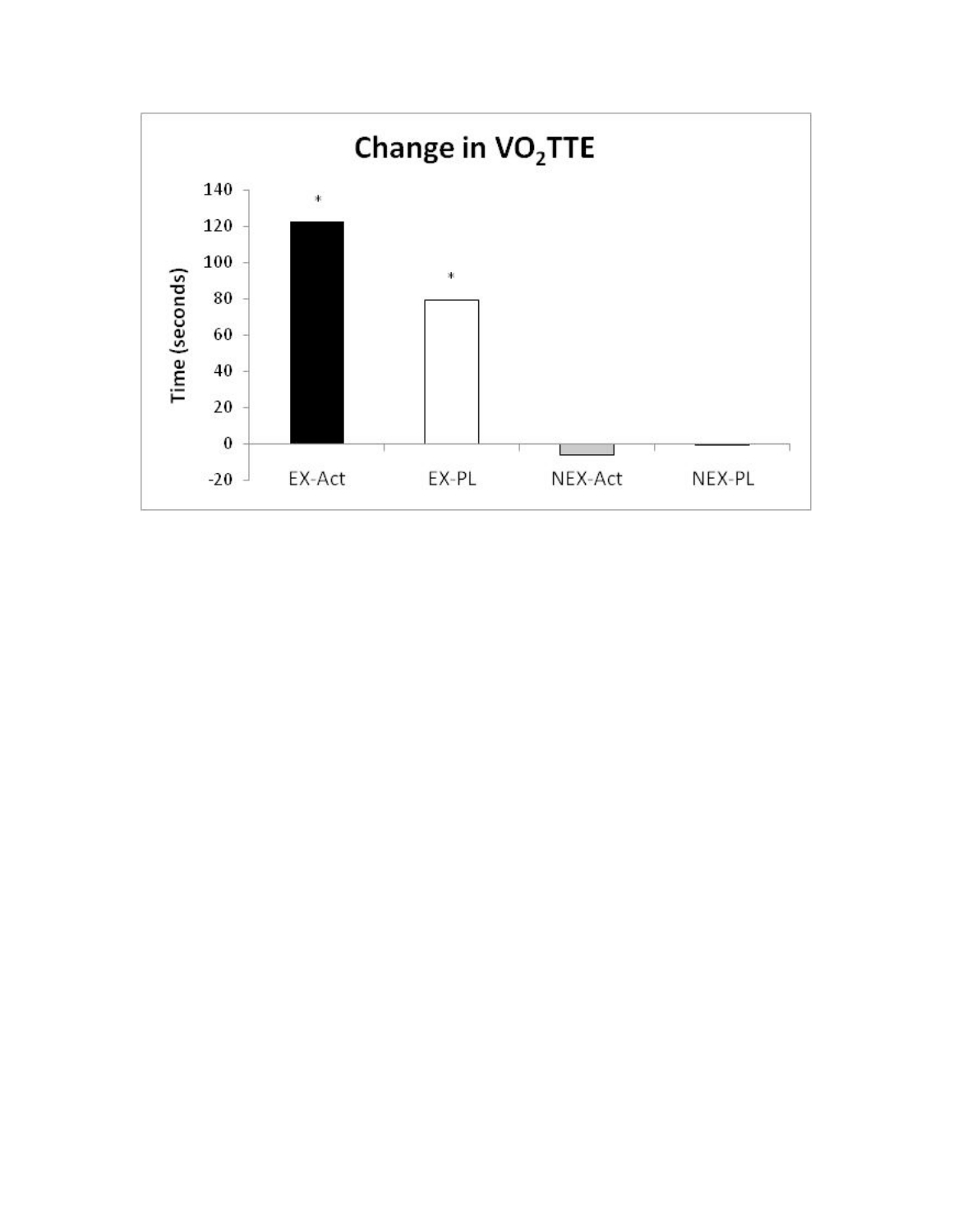| Changes in fasting lipid concentrations from PRE to POST |               |                    |                     |  |  |
|----------------------------------------------------------|---------------|--------------------|---------------------|--|--|
|                                                          |               |                    |                     |  |  |
| Total Cholesterol (mg/dL)                                |               | <b>PRE</b>         | <b>POST</b>         |  |  |
|                                                          | <b>EX-Act</b> | $211.33 \pm 30.22$ | 200.33 ± 27.37*     |  |  |
|                                                          | EX-PL         | $161.67 \pm 26.50$ | $165.56 \pm 26.69$  |  |  |
|                                                          | NEX-Act       | $199.57 \pm 65.38$ | 173.14 ± 41.59      |  |  |
|                                                          | NEX-PL        | $170.40 \pm 31.61$ | $170.20 \pm 31.23$  |  |  |
|                                                          |               |                    |                     |  |  |
| HDL (mg/dL)                                              |               |                    |                     |  |  |
|                                                          | EX-Act        | $52.33 \pm 9.04$   | $52.83 \pm 7.17$    |  |  |
|                                                          | EX-PL         | 54.11 ± 8.96       | 54.89 ± 10.45       |  |  |
|                                                          | NEX-Act       | $55.29 \pm 6.97$   | $51.86 \pm 8.40$    |  |  |
|                                                          | NEX-PL        | $51.80 \pm 15.83$  | $57.20 \pm 20.56$   |  |  |
|                                                          |               |                    |                     |  |  |
| LDL (mg/dL)                                              |               |                    |                     |  |  |
|                                                          | EX-Act        | 137.50 ± 30.85     | $120.33 \pm 24.31*$ |  |  |
|                                                          | EX-PL         | $92.56 \pm 22.69$  | $93.00 \pm 19.67$   |  |  |
|                                                          | NEX-Act       | $125.57 \pm 61.15$ | $102.43 \pm 37.48*$ |  |  |
|                                                          | NEX-PL        | $101.20 \pm 30.04$ | $95.40 \pm 31.00$   |  |  |
|                                                          |               |                    |                     |  |  |
| VLDL (mg/dL)                                             |               |                    |                     |  |  |
|                                                          | EX-Act        | $21.50 \pm 5.13$   | $27.17 \pm 7.25$    |  |  |
|                                                          | EX-PL         | $15.00 \pm 5.20$   | $17.67 \pm 4.64$    |  |  |
|                                                          | NEX-Act       | $18.71 \pm 6.26$   | 18.86 ± 7.80        |  |  |
|                                                          | NEX-PL        | $17.40 \pm 5.68$   | 17.60 ± 7.20        |  |  |
|                                                          |               |                    |                     |  |  |
| Triglycerides (mg/dL)                                    |               |                    |                     |  |  |
|                                                          | EX-Act        | $108.00 \pm 24.80$ | 135.83 ± 35.49*     |  |  |
|                                                          | EX-PL         | 74.44 ± 26.17      | 87.67 ± 22.27       |  |  |
|                                                          | NEX-Act       | 94.14 ± 31.21      | 95.14 ± 38.19       |  |  |
|                                                          | NEX-PL        | 86.40 ± 29.10      | 88.20 ± 35.07       |  |  |

Strength and cardiovascular improvements were significantly (p<0.05) augmented in both training groups. However, a significant time\*treatment interaction resulted for time to exhaustion during the VO2peak (p=0.046)

Safety data suggest this thermogenic drink as an effective method for lowering TC and LDL (main effect for treatment).